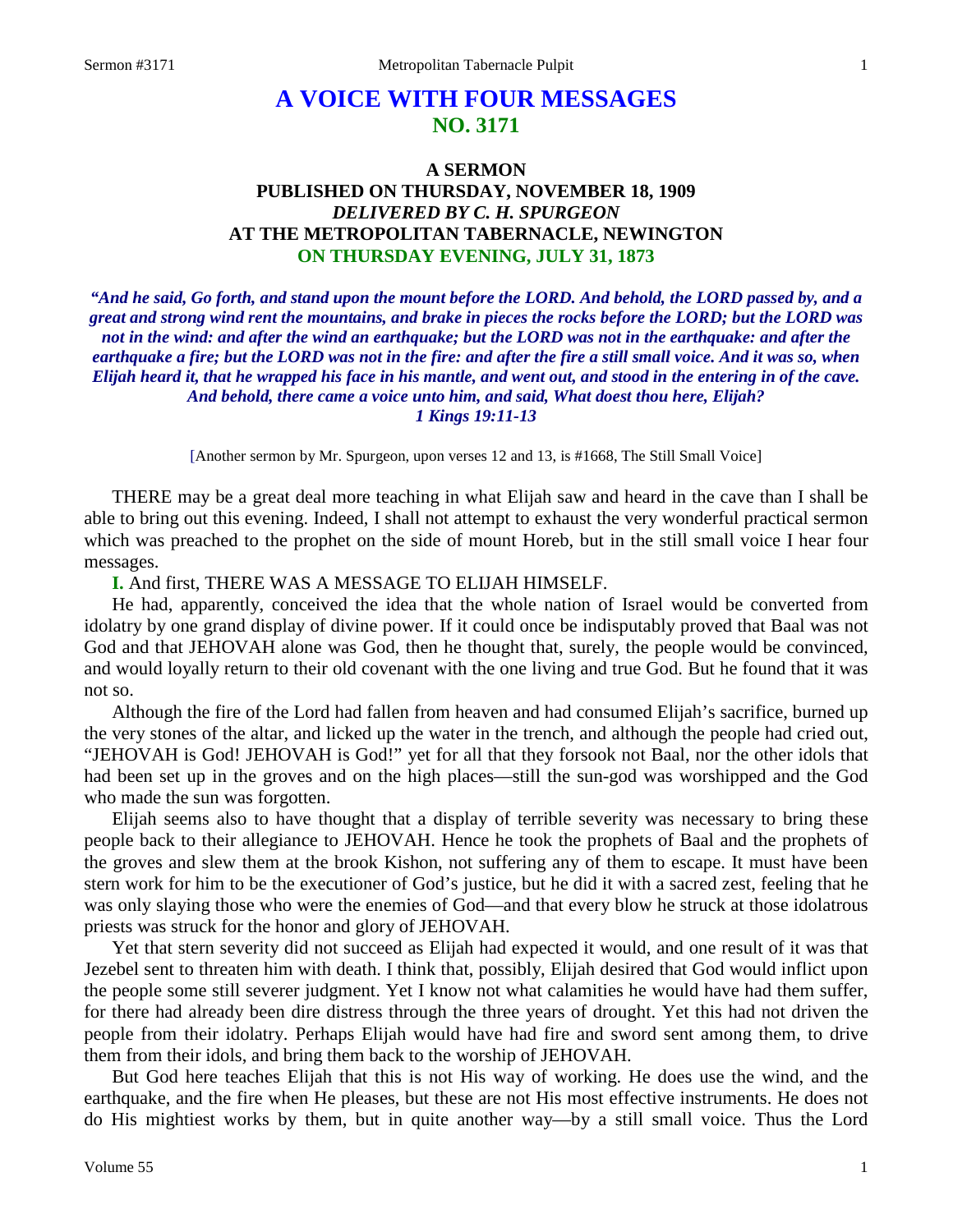practically said to Elijah, "Gentler means must be tried with these rebellious people. My glory will be promoted among them by other methods than you have as yet used, or than I have used by you as My servant. I have let them see that I am Lord and Master of the terrible forces of nature, I have convinced them that I am a great God who can smite them as much as I please, but I have not thereby won their hearts—there must be other methods used. The still small voice must be tried."

You have, perhaps, noticed that Elijah's later ministry—although it still remained one of fire, and although his was still the voice that cried in the wilderness, as John the Baptist's was afterwards to do, "Make straight in the desert a highway for our God"—became, on the whole, much more gentle and tender.

He seems to have devoted himself to the work of perpetuating the ministry among the people by founding schools of the prophets, for the young men, who were called the sons of the prophets. They evidently recognized him as their master and head, as they recognized Elisha after Elijah had been carried up to heaven.

The still small voice of prophetic teaching was to be tried. Judgments had apparently failed, for the hard hearts of the people had not been softened and subdued. Men had been terrified, but they had not been converted. They had been frightened out of their sins for a time, but they had speedily returned to them as swine that might be washed would soon be again wallowing in the mire.

Satan had been dislodged from them for a little while, but he had returned and brought other devils with him—and so made his possession of them the more secure. Now other methods were to be tried gentler, softer, quieter methods, which would prove to be more efficient. I think that was the message of God to Elijah through the still small voice.

**II.** Secondly, if I understand that voice aright, THERE WAS A MESSAGE IN IT TO ALL GOD'S MINISTERS.

To all of us who preach the Word, or who try to teach it in any way, God seems to say, "Do not trust in great displays of force, in tremendous demonstrations of power—trust rather in the still soft influences of the distilling dew of God's Spirit and the gentle rain of the Gospel. Preach the Word to the sons and daughters of men."

There is a temptation which assails all of us who preach to want to do some great thing. We fancy that, if we could preach such a famous sermon as Jonathan Edwards delivered when he spoke of sinners in the hand of an angry God, when the people felt as though the very seats whereon they sat moved under them, and some of them even stood up, and grasped the pillars of the building in their terror—we fancy that, if we could but preach in such a style as that, then we should have lived to some purpose.

Or we think that, if we had the eloquence of Whitefield, and could go and stand, as he did, on Kennington Common, and preach to twenty thousand people at a time—then we should have accomplished something worthy of our highest ambition. Or it may be that we have some famous sermons of which we think a good deal. Possibly, there is a fine peroration, like the grand *finale* of the Crystal Palace fireworks—or there may be a great display of oratory all through the discourse.

Or if we have been wise enough to leave out all that sort of thing, we may have tried to make the sermon one that would convince the judgment of our hearers, or force its way into their understandings by its sheer sledge-hammer power—and we have hoped, by preaching thus, to see our congregations converted.

Now, if we have been long in the ministry, and if the Lord has given us true spiritual apprehension, we must have discovered how futile are all such hopes and expectations. There may be a great wind blowing while we are preaching such sermons, but the Lord is not in the wind. There may be a great earthquake, and the people may shake and quake with terror, but the Lord is not in the earthquake. Our pulpit may be lurid with the fire of coming judgment, but the Lord is not in the fire.

It is true that we are to preach the terror of the Lord, but like Paul, because we know the terror of the Lord, we are to "*persuade* men." Persuasiveness is to be one of the dominant notes in our preaching just because of the terrible side of truth. We are not to conceal the threatenings that we find in the Word of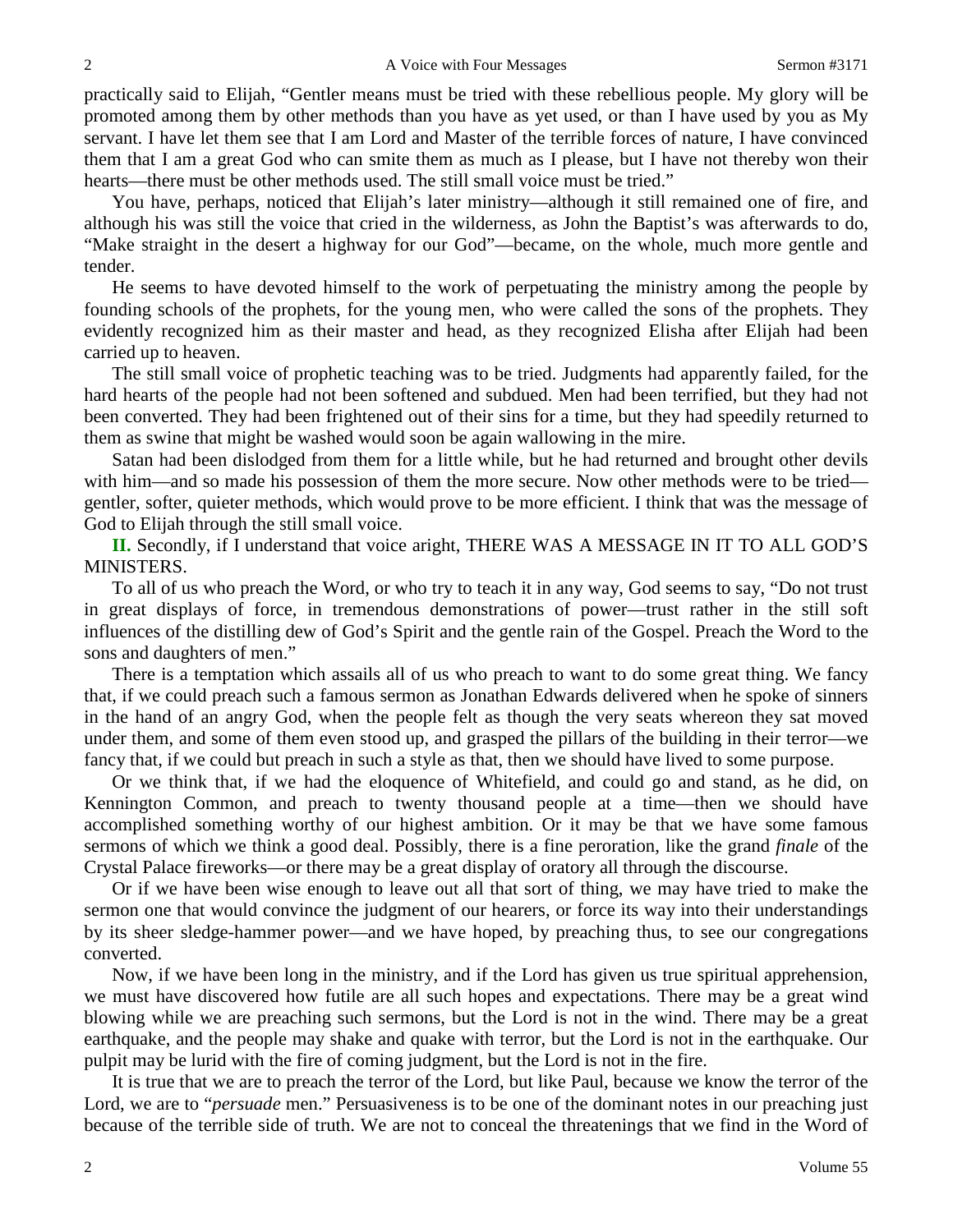God, for the gentle, loving Savior uttered very terrible words concerning the wrath to come, the worm that never dies, and the fire that never can be quenched.

At the same time, *our main reliance must not be on that style of preaching*, and our expectation of blessing must not depend upon our heaping up words full of alarm and terror, and expressions intended to set forth the woes and horrors of impending judgment, for after all, we may alarm our hearers until they can be no longer alarmed, and we may make them weep in terror until they can weep no more. But instead of doing so, they may even scoff at that which once so greatly disturbed them.

But the preaching of Jesus Christ and Him crucified never loses its power. The telling over and over again of—

### *"The old, old story Of Jesus and His love,"—*

never becomes a mere repetition, if with warm heart and loving spirit we still cry to our hearers, "Behold the Lamb of God, which taketh away the sin of the world." There may be no excitement in our congregation, no sensation may be created by our preaching, but the Lord will be in it. He always has been in such preaching as that and He always will be.

A preached Savior must mean saved sinners before long, but even where sinners are not saved, if we faithfully, lovingly, and earnestly preach the Gospel to them, we are unto God a sweet savor of Christ in them that perish as well as in them that are saved. So let us still be content to go on, and on, and on, and on—preaching Jesus Christ—praying for the Spirit of God to rest upon us while we tell over and over and over again how the Son of God loved us and gave Himself for us, asking the faithful to pray that God will bless the Word, seeking to make our own lives to be more like the life of Him whom we preach, and trying by all lawful means to be the instruments that God will bless in saving at least some of our hearers.

And we shall succeed in such a ministry as this if we have faith in God, and faith in the message we are sent to deliver, for the Lord is still in the ministry of the still small voice. There have been many kinds of ministries in this world, but where has God ever been except in the ministry of the truth as it is in Jesus? There have been ministries of learning, and ministries of eloquence, and ministries of philosophy, and ministries that have made a fair show in the flesh—but as a general rule—souls have not been saved by them.

The true soul-winning ministries are the ministries of the still small voice, the ministries that proclaim the redeeming grace and dying love of Jesus. And where those ministries are exercised, seeking souls will recognize the voice of God and give heed to it. So there was a message in the still small voice to every preacher of the Word.

**III.** I think there was also, in that still small voice, A MESSAGE TO THE WHOLE CHURCH OF GOD.

The Lord was not in the wind, nor in the fire, nor in the earthquake—but He was in the still small voice. Let us learn from this fact not to desire to see any great judgments fall upon any country, nor to see any extraordinary displays of divine power abroad in the world, with the idea that thereby God's kingdom will come.

We sometimes grow dissatisfied because God's cause is not advancing as fast as we think it ought to advance. Foreign missions are not as successful as we should like to see them, and home missions do not prosper as we think they should. Then we recollect the times when the cholera was rife in London, and remembering that the people seemed to be more tender in spirit then, and more willing to listen to the Gospel, we have almost wished that some such visitation as that would come again to arouse the callous inhabitants of this sinful city and nation.

Yet we must not cherish such a wish as that, for, after all, the good that comes in that way is more apparent than real—and after the apparent softening, there often comes a hardening of the heart against the truth.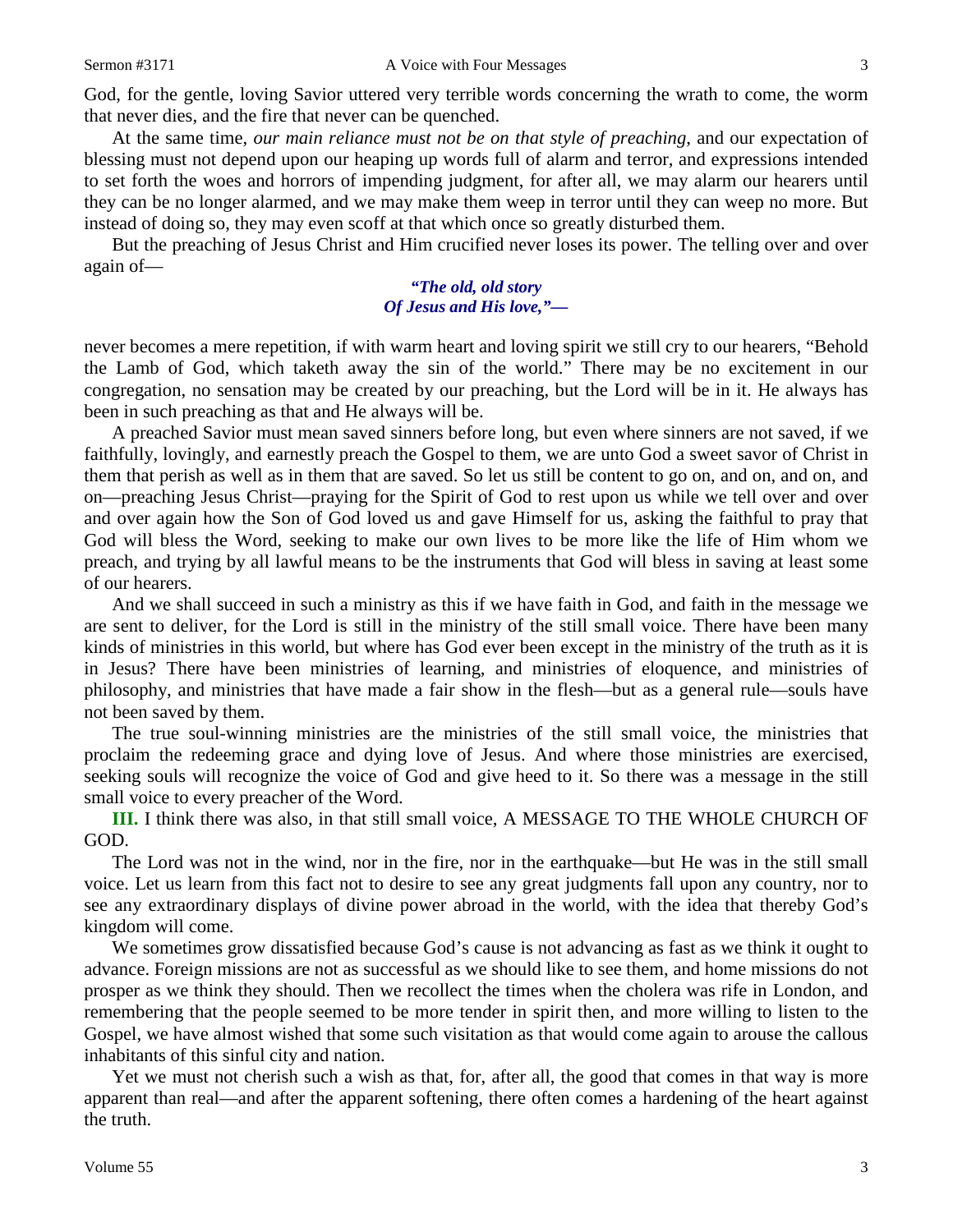We have sometimes looked upon the nations of the earth and as we have seen them besotted with idolatry and given up to gross error, we have wondered, if war broke out, or pestilence, or there was some other form of the rod of God, whether there might not then be fresh doors opened for the preaching of the Word, and whether the people might not be more willing to listen to it when it was preached.

It has, no doubt, been so in certain cases in the past, but let us not, even in our hearts, ever desire such calamities and chastisements to happen. But let us still place our confidence where the confidence of the early Christian church was placed—in the Spirit of God working through the preaching of the Gospel by earnest, faithful men who had proved its power in their own hearts and lives.

A further lesson to the Lord's people, in the still small voice, is this. It appears, from what God said to Elijah, that there was a work going on in Israel of which the prophet knew nothing. There were seven thousand people whose knees had never been bent in the worship of the sun-god and whose lips had never kissed the idol.

It is doubtless true today that there are thousands, of whom we know nothing, who are not partakers in the idolatry which causes us such sorrow of heart. What an accursed thing it is that idolatry of various kinds is so rampant today in this and other lands! O God of Elijah, put an end to it right speedily, we implore You! Yet, all the while that vile idolatry was spreading in Israel, the worship of the true God was being retained by seven thousand faithful souls—though Elijah did not know that there was even one beside himself.

How were they won to JEHOVAH? Certainly not by Elijah's impressive demonstration on the top of Carmel, for they were loyal to the Lord before that. Possibly, they were not converted even by the three years' drought—what then had made them so different from the bulk of their fellow countrymen? The secret movement of the Spirit of God upon their hearts.

Perhaps also the loving teaching of mothers by the fireside, the gracious influence of godly men and women upon their companions, and of the worshippers of JEHOVAH upon men of the world, who saw in them what they knew they did not themselves possess—and who so admired it that they inquired how they also might obtain such beauty of character—all these things had helped to range these seven thousand idol-haters on the side of JEHOVAH. The still small voice had been doing for Israel what Elijah could not do.

Brethren, a similar process is going on now, and I want to refresh your memories concerning it. Sometimes, as we carefully examine the organized Christianity of the present day, we cannot discover any progress at all. It is a great pity and a cause for great sorrow that there should not be any visible progress. But for all that, let us hope that there is an underground work going on—a secret work of God's grace proceeding in the hearts and lives of those by whom we are surrounded, although we can see no signs of it.

You who put leaven in your bread know that you do not hear it making a noise during the night, but the leaven is working effectually although it is working silently. There is still an open Bible in our land and in many other lands besides. And so long as that is the case, you need not fear that Protestantism will die out, or that the lamp of truth will be put out.

There is also more than an open Bible in this and other lands—there are many praying people who will take no rest and give God no rest until they see His cause and kingdom prospering in the earth. [There is a very remarkable sermon by Mr. Spurgeon upon this subject which ought to be widely circulated in these days of "arrested progress." See Sermon #2189, A Call to Prayer and Testimony] You may not know them and they may not be among the great ones of this world, but there are many who are crying day and night unto God for the preservation and the spread of His truth.

There are eyes that are weeping over sin and there are hearts that are near unto breaking for the longing that they have for the coming of the Redeemer's kingdom. There are persons whose names will never be known to fame—some of the very poorest on the earth, who nevertheless are speaking softly with their voices for Jesus and who are also speaking very powerfully by their lives for Jesus—as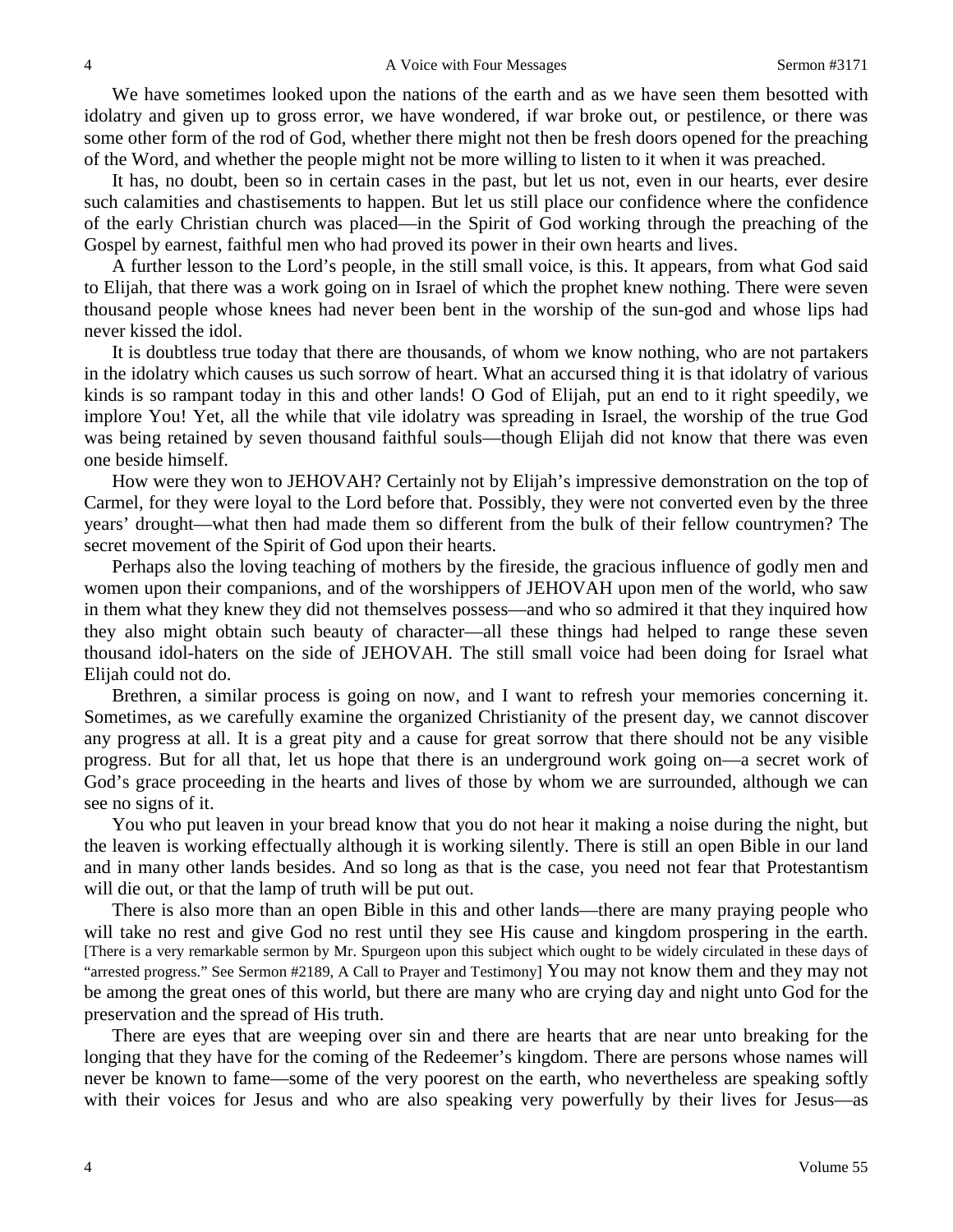servants in the household, as toilers in the workshop, as poor humble bed-ridden sufferers who patiently endure great pain and privation because the Lord gives them the grace to bear it for His sake.

I believe in the power of these still small voices and I pray that the church of God may never get the idea that she is to depend upon certain great orators and distinguished ministers. I fear that many of our friends across the Atlantic have fallen into most serious mistakes with regard to this matter, for when certain of their great preachers are absent, their places of worship are closed just as if God had gone away to the country or the seaside because Mr. So-and-So or Dr. So-and-So had gone there.

I pray that you, dear friends, may never put such confidence in any of us as to think that God could not work just as well by other people if He pleased to do so, or to imagine that we must come to you with most elaborately prepared sermons and always charm your ears with brilliant oratory.

As for myself I abhor all oratory or eloquence except that which comes straight from the heart. The church of Jesus Christ has been greatly injured by the highly-polished sermons and speeches of famous orators. But let us, brethren, always speak in the language that our heart prompts us to use. Let our very soul run over at our lips as it pours itself out, like the gushing stream from an ever-flowing spring—for this is the best kind of eloquence with which we can plead with sinners to forsake their sins and turn to the living God. Let us be willing to be accounted weak and to have our speech called contemptible, as Paul's was, for God may then be pleased to bless us as He will not do in any other way.

The point I want to emphasize is this, that the reliance of the church, under God, must not be upon the voices that ring out, far and wide, like a peal of bells, nor upon the tongues that give forth the sweet music that pleases the ear. But we must rely upon the Gospel itself—upon the Gospel simply stated, upon the Gospel taught in the Sunday school, the Gospel explained at the family altar, the Gospel lived and loved by holy men and women. It is that which will do the work of God effectually and accomplish His glorious purposes of grace.

And I would have all of you, who are thus seeking to serve your Savior, believe that His blessing will rest upon your service even though it may only seem to be as a still small voice. You, my dear sisters, may not be able to preach a sermon, but you may do what is far better that that. The loving words that you may speak to your children, the helpful hymns that you may teach them as they gather around you, your evening prayer with them as you lay them down to sleep, and your own holy example will all be the still small voice in which God will speak to them.

And you servant maids, who help in caring for the children, and you who teach in the day schools, and you who are anywhere brought into contact with your fellow men, can, by your words and by your actions, bear most important messages for God, even though, in the judgment of mankind, you may be only like a still small voice that seems to have but little force in it.

I wish the whole church of Christ would realize that her greatest victories have usually been accomplished by those who did not seem, from a human standpoint, competent for the task, and that she may still expect to see the grandest results coming to her by the use of ordinary means, by ordinary persons devoutly exercising, in the name of God, their ordinary functions in an ordinary way—the workers being, however, under the gracious influence of the divine Spirit from whom all true power must come.

**IV.** I shall now conclude my discourse by using the text in a fourth way. I believe there was, in that still small voice, A MESSAGE TO SINNERS.

Now, in the scene which is here sketched by the inspired pen, you have many things that you may well consider. The prophet saw how the great and strong wind rent the mountains and broke the rocks in pieces. He felt the earth reel beneath him and saw the valleys lifted to the hills—and the hills sunk into deep glens by the mighty forces of the earthquake. And he saw the forests on the hillsides all ablaze with fire—but God was not revealed to him in any of those terrible sights.

It was only when the still small voice came that God spoke to him. And it is the same in many of those terrors that some seeking souls experience. Human nature is there, the devil is often there. But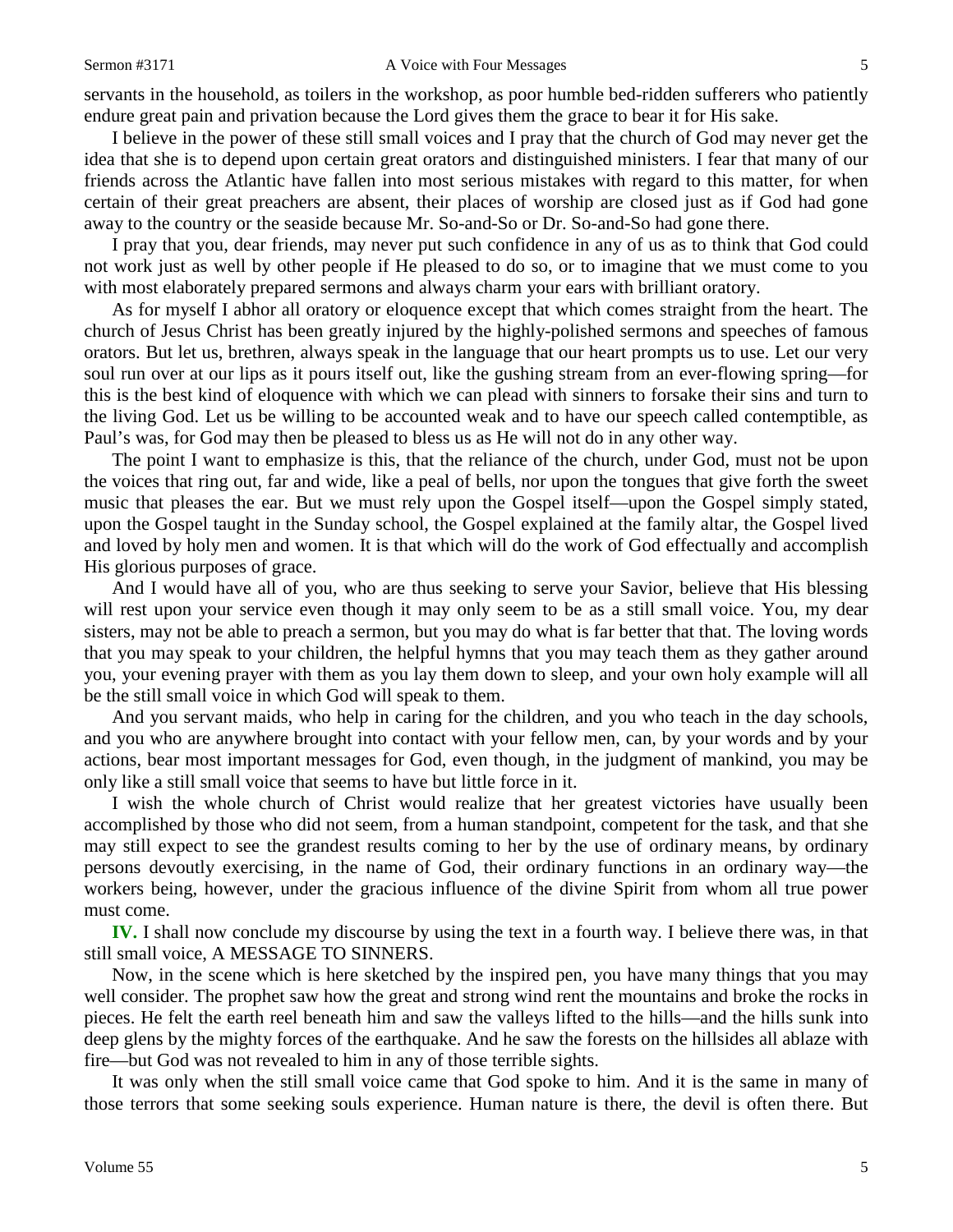very frequently God is not there in any saving sense—so you need not any of you wish to feel those terrors.

It is a great mercy when God brings His people to Himself by a smoother road than that. I know that some are brought to Him by that rough road and if they are, they may be thankful that they are brought to Him anyhow rather than left to perish in their sins. Yet if God, in His great tenderness to others, brings them to Himself gently, why should they regret it? Should they not be perfectly satisfied and even be doubly grateful to be saved without having to endure such trying experiences as many others have had?

Beloved friends, do not crave these experiences for yourselves, else you may thereby provoke God to anger and He may chasten you in His hot displeasure. You are refusing to do what He bids you do, namely, trust His dear Son, Jesus Christ, and you are wanting Him to make you have these horrible feelings, which, if you did have them, you would be only too thankful to lose.

Let me further say to you that if any of you have felt these dreadful terrors, I implore you not to place any reliance upon them. You will make a fatal mistake if you suppose that you are saved simply because you have been driven almost to despair. There can be no more insecure foundation for a hope of heaven than to think that you are saved because you have realized that you were lost.

It would be a very absurd idea for a man to conclude that he was in health because he had felt that he was ill, or for another to fancy that he was rich because he had felt that he was poor. There is a remorse which is near akin to repentance, but it is not the fruit of the grace of God. There is a sense of sin which arises, not from the work of the Spirit of God, but from a man's own conscience—from conscience aroused, yet still unenlightened by God the Holy Ghost.

There are few things more terrible than the awakened conscience of a man who still remains unbelieving. Yet some have had that dreadful experience and have even ventured to suppose that they were saved because they had passed through such a period of alarm and horror. If any of you have thus suffered, do not place any reliance upon that experience.

When the still small voice, in which God is, really comes to you, do you know how it will come? Probably in the same way that it came to Elijah. It will address you personally, so that you will begin to feel the personal bearing of the truths to which you have been listening Sabbath after Sabbath. As the still small voice said to the prophet, "What doest thou here, Elijah?" so will the truth begin to question you and you will then hear every sermon for yourself—and not for other people. When you read the Bible, you will read it for yourself, to find out what it says to you*—*and through the truth recorded there, God will speak to your soul.

But at first, that still small voice will not comfort you any more than it comforted Elijah. It will put searching questions to you concerning your character and conduct. It will make you look at your past life and cause you to sorrow over it. It will make you look at your present life and cause you to blush as you see how sinful it is. It will also make you remember how many years you have wasted in living for yourself and vanity—and not living unto God.

The still small voice will make you realize at what a distance you are from God and what a change must be wrought in you before you can be put among His children. It will also make you cast a glance forward to your future life and cause you to tremble at the prospect that lies before you. It will remind you that if you remain unconverted, you will go from bad to worse, you will heap up sin upon sin, and your heart will get harder and harder until you are given up to final impenitence.

After this stern message, it will be a blessed thing for you if the still small voice gives you some measure of hope. It may be that there is nothing striking about what you are now feeling. It is no alarming sickness that you have had, it is no wonderful dream that has come to you in your sleep, it is no singular providence that you have experienced—but some way or other, wherever you are, you feel ill at ease—you are troubled in spirit and cannot rest.

Oh, what a blessed unrest that is which drives a sinner away from his sins! What a sweet bitter that is which makes a sinful soul sick of the world, and makes it hunger and thirst after Christ! I pray the Lord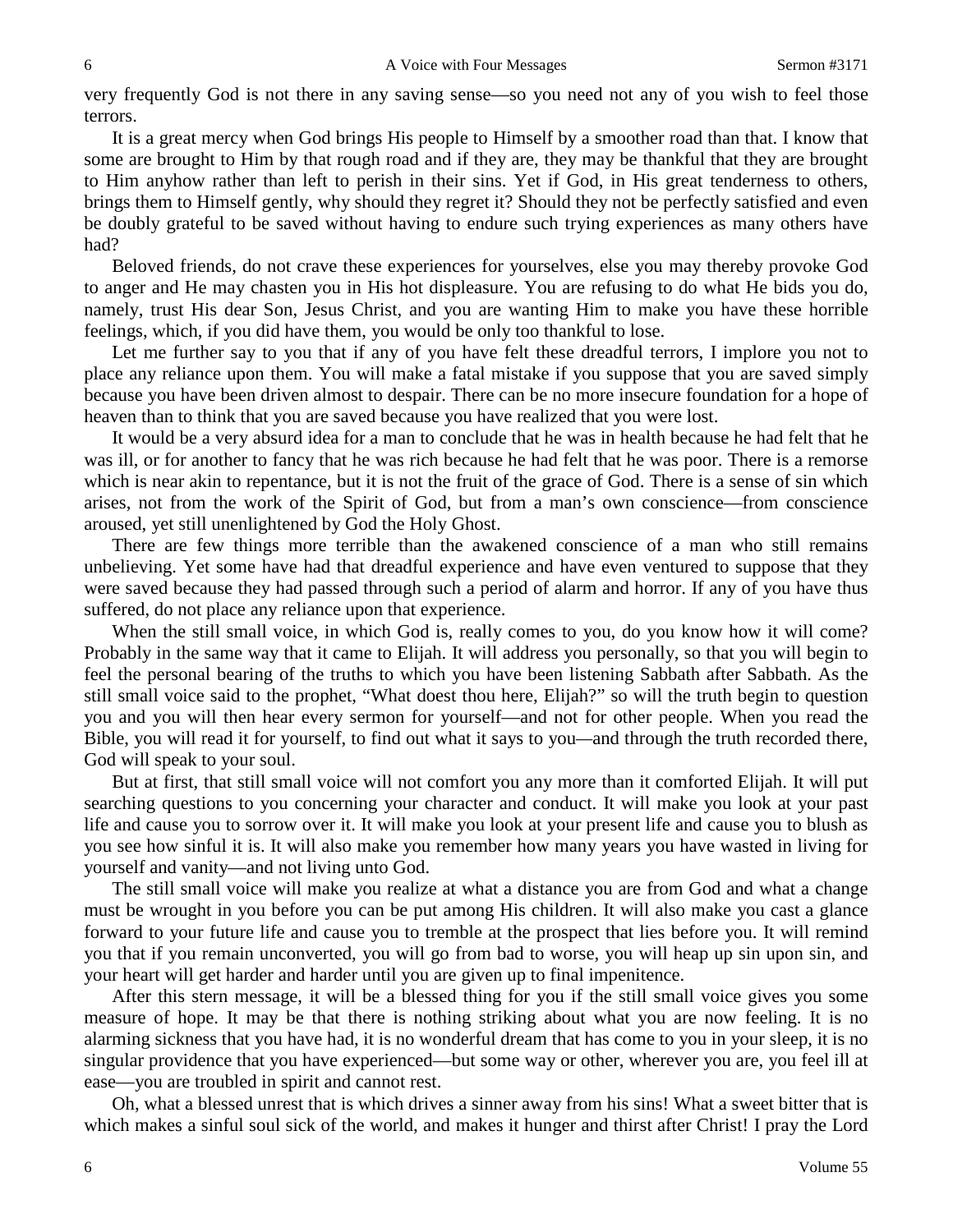to give this unrest and this hunger and thirst to many of you. I have known some who have had this experience so severely that they could not rest in the workshop—they have done their work, it is true but it was with many a sigh between. Their very meals have seemed to lose the zest they once possessed. When they slept at night, their sleep was unrestful. And when they woke, their sorrow was still upon them. They felt that they could not endure themselves unless they could get right with God. That is the effect of the still small voice when God is in it.

That voice will, before long, probably change its note in addressing some of you, for it will talk to you about redeeming grace and dying love. It will speak to you about the sinner's Savior, the Savior *for you—*and you will be conscious of a blessed, gentle, persuasive influence inclining you to hear about Jesus, making you attentive to the Word, and moving you to wish to believe in Jesus as your own personal Savior.

And that voice will check you if you begin even to look back toward sin with any desire to return to it, and it will stir up within you more and more holy aspirations till, at last, it will lead you to really look to Jesus and live. And when you have looked to Him, all your life long you will continue to hear that voice—even when others do not hear it, you will. If you attempt to put out your hand to iniquity, you will draw it back with a start because of the warning that voice will utter. Oftentimes, when others are busy only about the world, your mind will be soaring away to heaven because that voice will be weaning you from the earth, and wooing you to be up and away to your Father's house above.

That still small voice will often tell you what to do. "Thou shalt hear a voice behind thee, saying, This is the way, walk thou in it." If you happen to be where you cannot listen to the ministry of the Word, or are not profited by it, that voice will speak to you. As you read the Scriptures, that voice will speak to you with such power as no other voice ever had over your soul, for after all, it is the voice of Jesus, it is the voice of everlasting love, it is the voice that said upon Calvary, "It is finished," it is the voice that said, "Come unto me all you that labour and are heavy laden, and I will give you rest." It is the voice that pleads in heaven, "Father, I will that they also, whom thou hast given me, be with me where I am, that they may behold my glory."

Do not, dear friends, be listening for any other voices. Do not be expecting to have any other revelation beside that which is recorded in this blessed Book. You not only have Moses and the prophets, you have also Jesus and the apostles, so hear ye them. Let the still small voice reveal the truth to you and ask not for any other message. This is the all-sufficient guide for you with the illumination of the Holy Spirit, so do not seek for any other.

If you have been saved by it, I charge you to obey it in every jot and tittle. Alter no ordinance of God and forget none of His precepts, but follow the Lamb whithersoever He goes. Wherever you see the print of His pierced feet, there put down your own feet. Do as He did, be as He was. And then, soon, you shall be where He is. May His blessed Spirit and His still small voice be with you till you shall see His face without a veil between, for His dear name's sake! Amen.

### **EXPOSITION BY C. H. SPURGEON**

### *1 Kings 19*

**Verse 1.** *And Ahab told Jezebel all that Elijah had done, and withal how he had slain all the prophets with the sword.* 

Jezebel was the chief patroness of the idolatrous prophets and therefore you may imagine how her wrath was stirred when her husband told her what Elijah had done to the men who ate at her table.

**2-3.** *Then Jezebel sent a messenger unto Elijah, saying, So let the gods do to me, and more also, if I make not thy life as the life of one of them by tomorrow about this time. And when he saw that, he arose, and went for his life, and came to Beer-sheba, which belongs to Judah, and left his servant there.*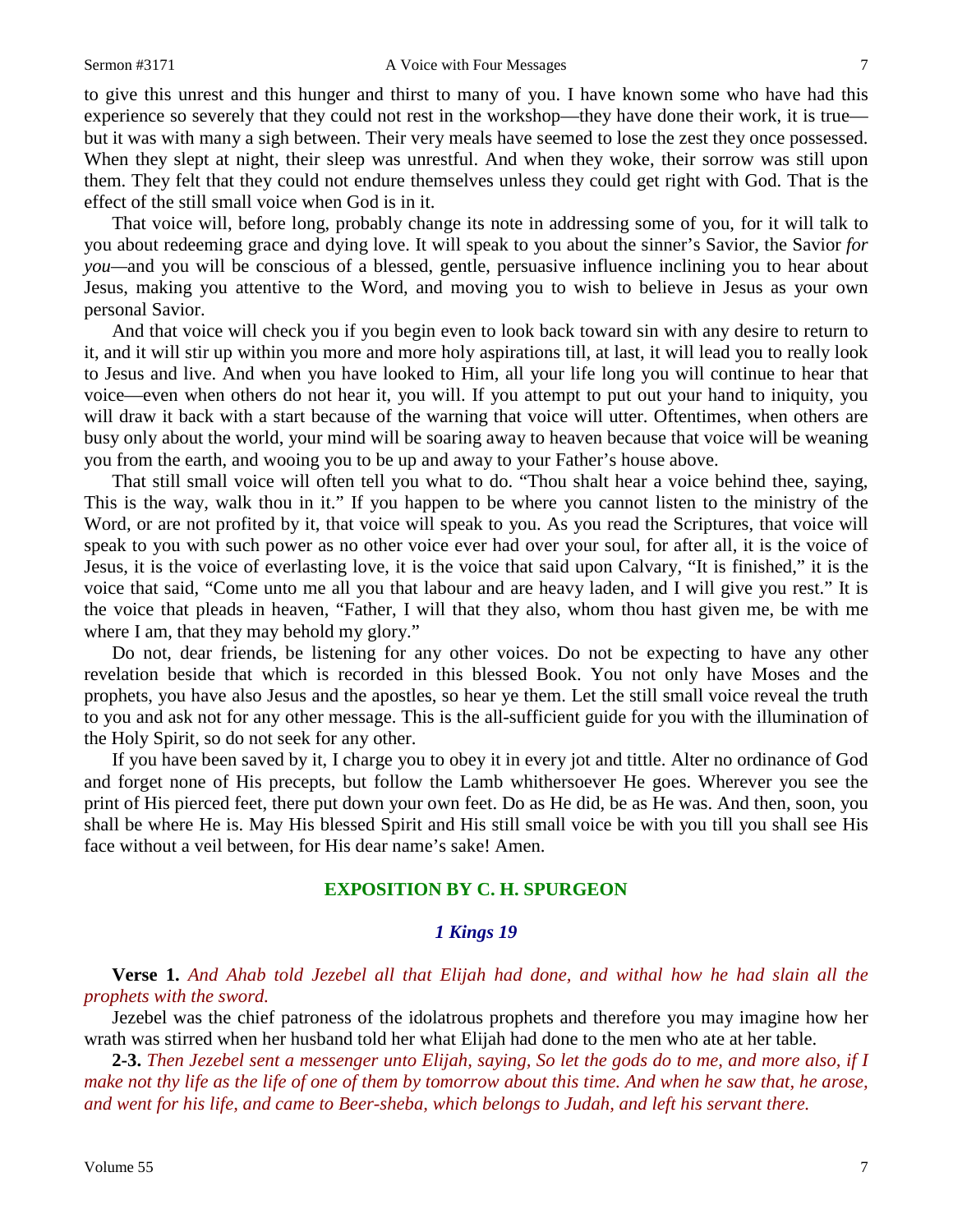This is the man who could fearlessly face the four hundred and fifty prophets of Baal and the four hundred prophets of the groves, and slay all of them at the brook Kishon—the dauntless prophet of fire, who dared to call King Ahab the troubler of Israel. Yet now he trembles before a woman's threatening, and arises, and flies for his life.

Verily, the best of men are but men at the best, and the strongest of men are weak as water when once the power of God is withdrawn from them. The high-strung tension on the top of Carmel was now to be followed by a not unnatural reaction—and the heroic prophet was to sink into the lowest state of despondency. He left his servant at Beersheba;

**4.** *But he himself went a day's journey into the wilderness, and came and sat down under a juniper tree: and he requested for himself that he might die;*

What inconsistent beings men are! Elijah had fled to save his life, yet, "he requested for himself that he might die"—that he might die because he was afraid of death—die under a juniper tree in the wilderness in order to escape death at the hands of Jezebel.

**4.** *And said, It is enough; now, O LORD, take away my life; for I am not better than my fathers*. [See sermon #2725, Elijah Fainting]

This was the man who never died, yet, "he requested for himself that he might die." How gracious it is, on God's part, not to grant the requests of His people when they are unwise, as this petition of Elijah was! Had he known that he would go up by a whirlwind into heaven, riding in a chariot of fire drawn by horses of fire, surely he would not have prayed after this fashion, "It is enough; now, O LORD, take away my life; for I am not better than my fathers."

**5-6.** *And as he lay and slept under a juniper tree, behold, then an angel touched him, and said unto him, Arise and eat. And he looked, and behold, there was a cake baken on the coals, and a cruse of water at his head. And he did eat and drink, and laid him down again*.

He was very sad at heart because of the apostasy of Israel, and beside that, he was very weary, utterly exhausted by the tremendous excitement through which he had passed, and by the long journey which he had already taken. So he did the wisest thing possible, "he did eat and drink, and laid him down again."

**7.** *And the angel of the LORD came again the second time, and touched him, and said, Arise and eat; because the journey is too great for thee.*

God exercises foresight on behalf of His people which they cannot themselves exercise. He knows when we are to be called either to unusual service or unusual suffering, and He prepares us for it. He not only gives us spiritual meat to eat because we know that we are hungry, but He also gives it to us because of our future needs which, for the present, are quite unknown to us.

**8-9.** *And he arose, and did eat and drink, and went in the strength of that meat forty days and forty nights unto Horeb, the mount of God. And he came thither unto a cave, and lodged there; and behold, the word of the LORD came to him, and he said unto him, What doest thou here, Elijah?*

"You, JEHOVAH's courageous prophet, why have *you* fled? Why are you *here* when so much is necessary to be done for the apostate people? 'What doest thou here?' How come you are here, in a cave, when the nation needs your presence? 'What doest thou here, Elijah?'"

**10.** *And he said, I have been very jealous for the LORD God of hosts: for the children of Israel have forsaken thy covenant, thrown down thine altars, and slain thy prophets with the sword; and I, even I only, am left; and they seek my life, to take it away*.

He despaired of the good cause, and this was a great pity, for a man such as he was ought never to have given way to such feelings. Was not God with him? And where God is, must there not be victory?

**11-13.** *And he said, Go forth, and stand upon the mount before the LORD. And, behold, the LORD passed by, and a great and strong wind rent the mountains, and brake in pieces the rocks before the LORD; but the LORD was not in the wind: and after the wind an earthquake; but the LORD was not in the earthquake: and after the earthquake a fire; but the LORD was not in the fire: and after the fire a still small voice. And it was so, when Elijah heard it, that he wrapped his face in his mantle, and went*